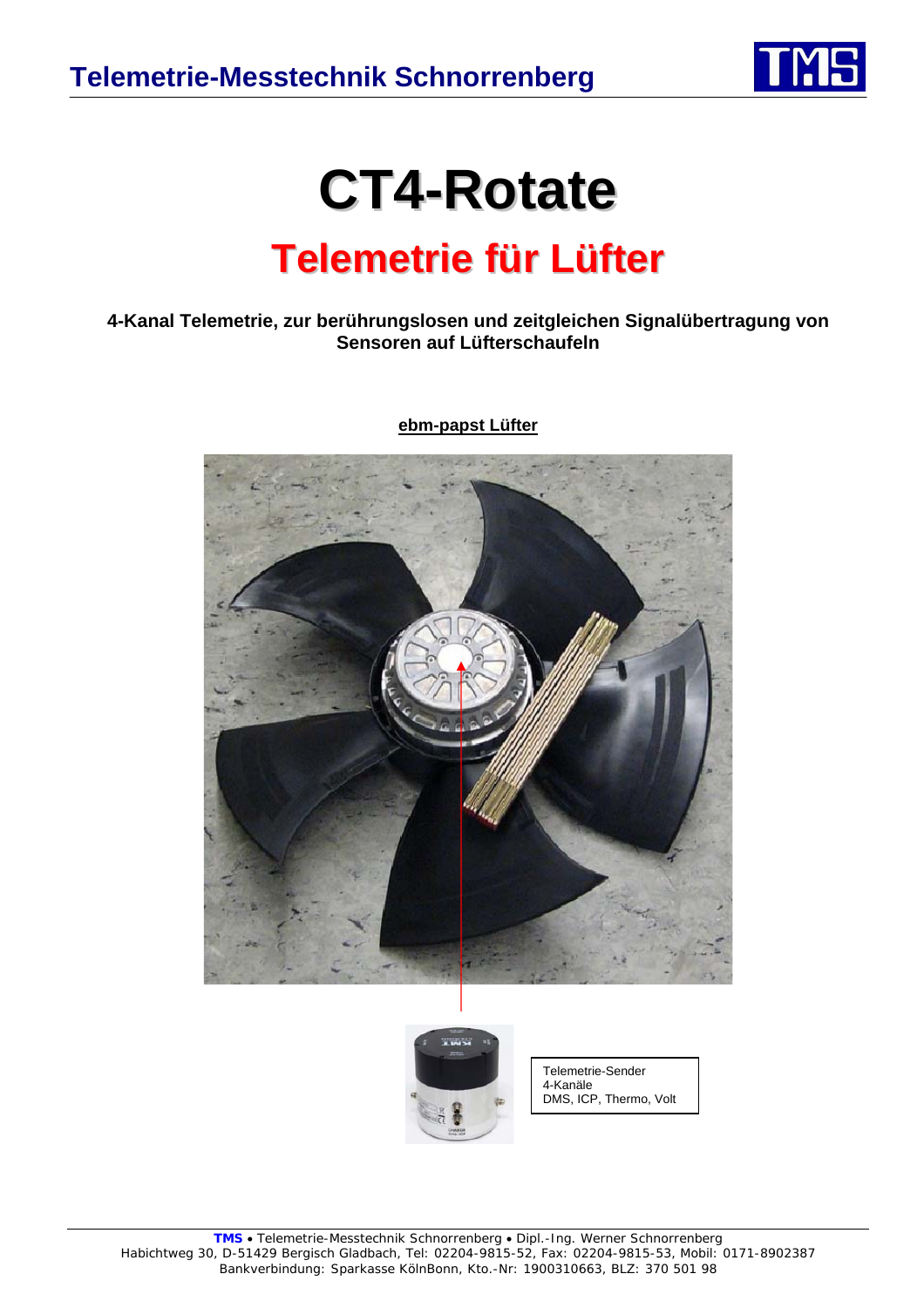



| Sensor:            |  |
|--------------------|--|
| Bridge completion: |  |
| Excitation:        |  |
| Gain:              |  |
| Offset             |  |

#### **SC Module TH-K-ISO:**

#### **SC Module VOLT:**

**System Parameters:** Channels: 4

Weight:  $0.70 \text{ kg}$  without cables Operating temperature:  $-20 ... +70°C$  Housing: Water resistant (IP65) Static acceleration: 100g in all directions

full, half and quarter-bridge (optional) 4 VDC (fixed), short-circuit protection up to 20mA 200 or 1000 - selectable by solder jumpers Zero adjustment by potentiometer or optional Auto-zero function (which is not lost by power-off), offset range up to 80% of full scale.

Sensor: **thermo-couple, type K, full galvanic isolation!** Temperature measuring range:  $-0^{\circ}$ C to +250°C (other on request), accuracy +/-1%

High-level inputs:  $+/-5$  Volt or  $+/-10$  Volt

 Resolution: 12 bit A/D converter with anti aliasing filter, simultaneous sampling of all channels Line-of-sight distance: 1m with 10mW transmitting power (47MHz Band, FSK modulation) Powering: Li Ion Accumulator 7.2V, 2000mA, capacity for 10 hours Analog signal bandwidth: (-3dB cut-off frequency) 4 x 0 … 6000Hz with 1280 kbit/s Short transmitter Dimensions: Diameter 90mm, height 95mm Transmission: Digital PCM Miller format - FSK Humidity: 20 ... 80% no condensing Shock: 200g in all directions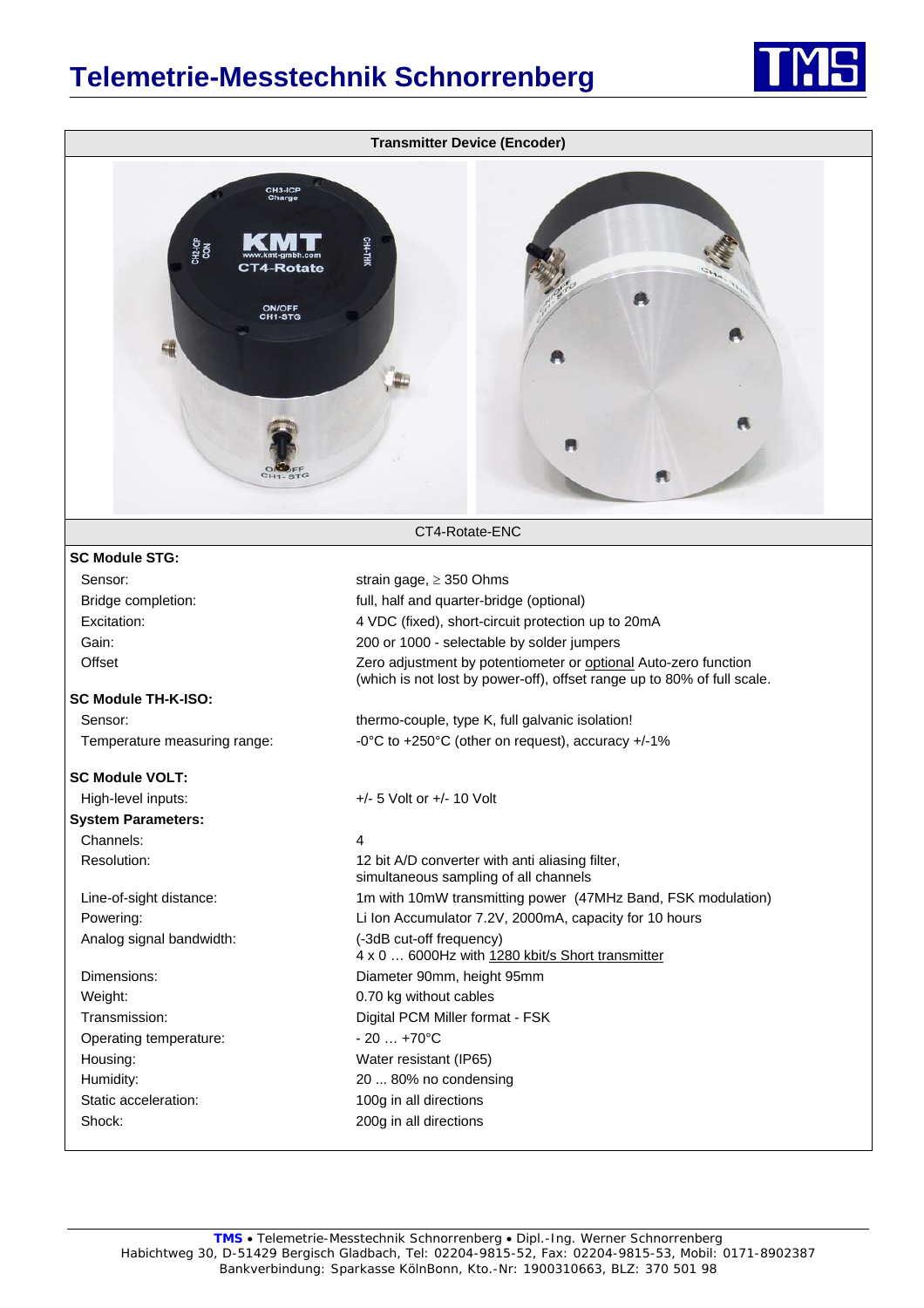

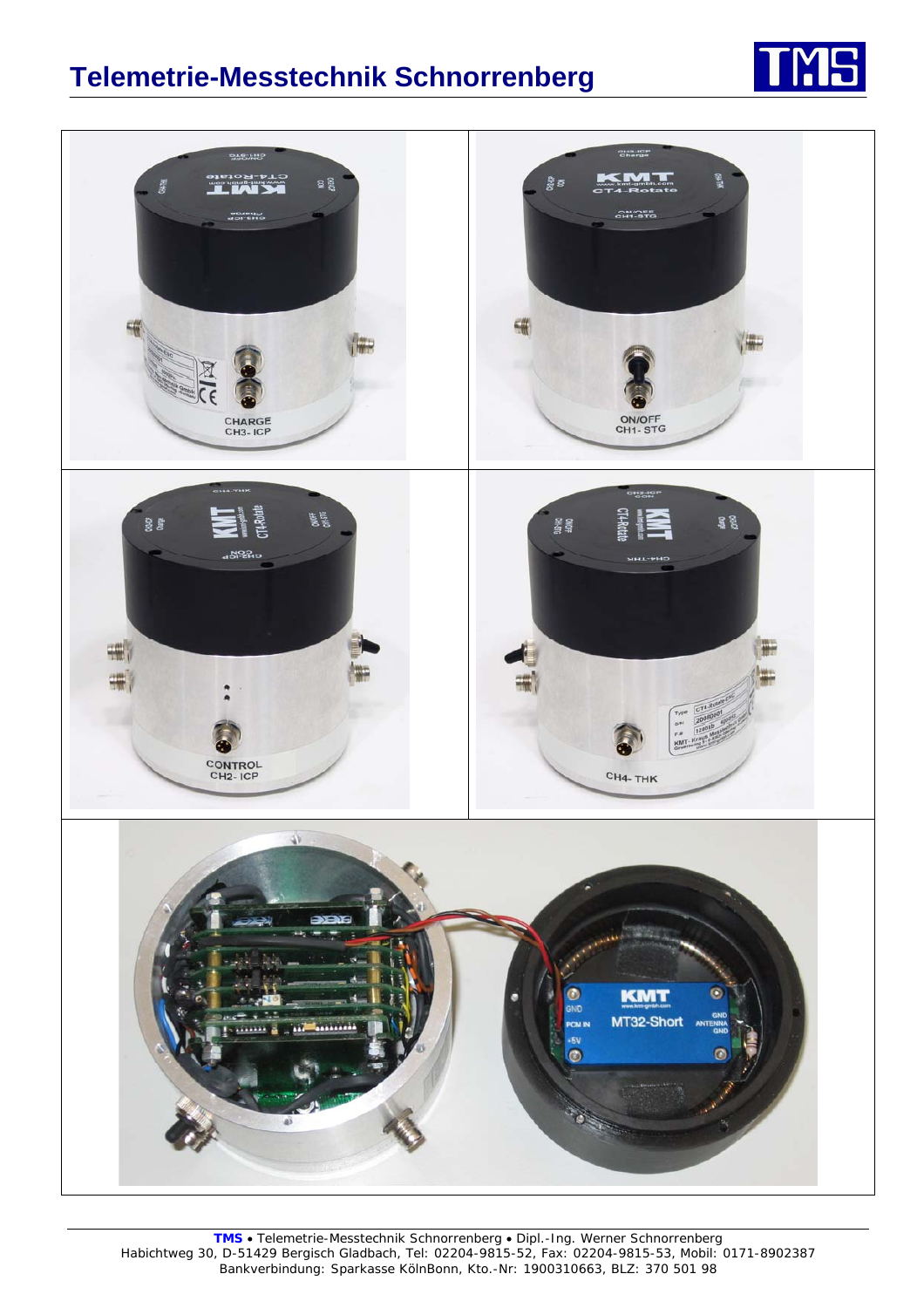

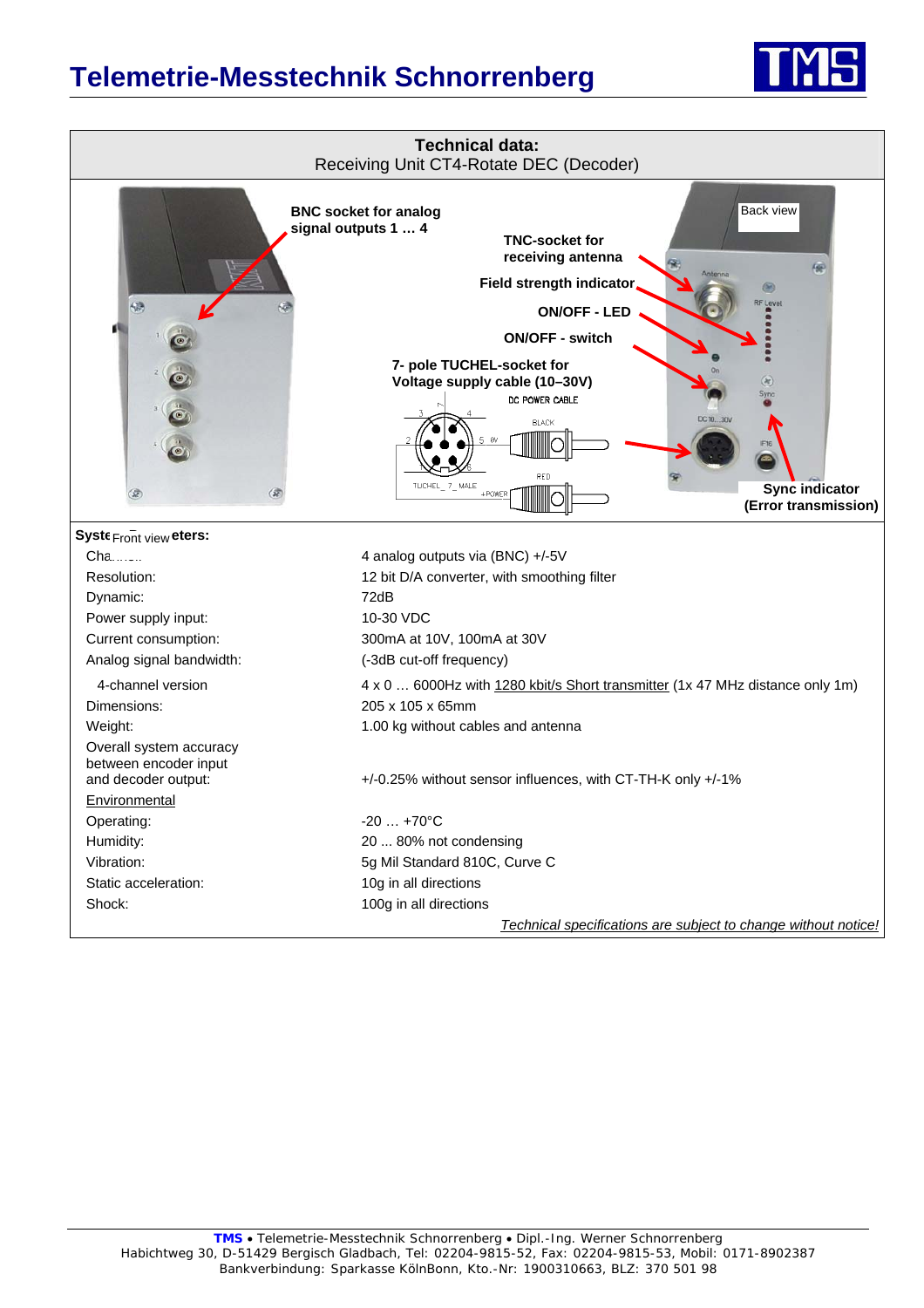

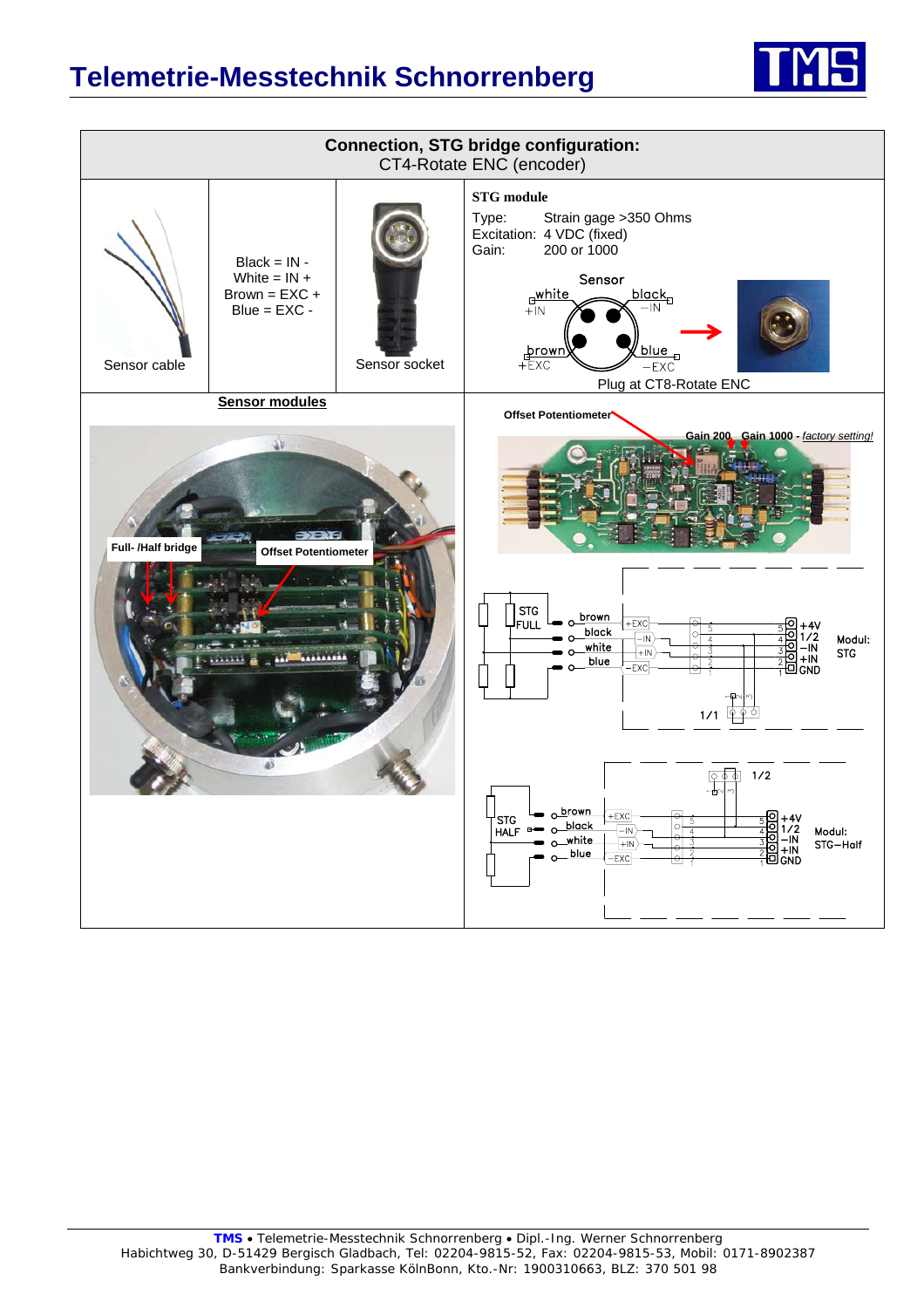

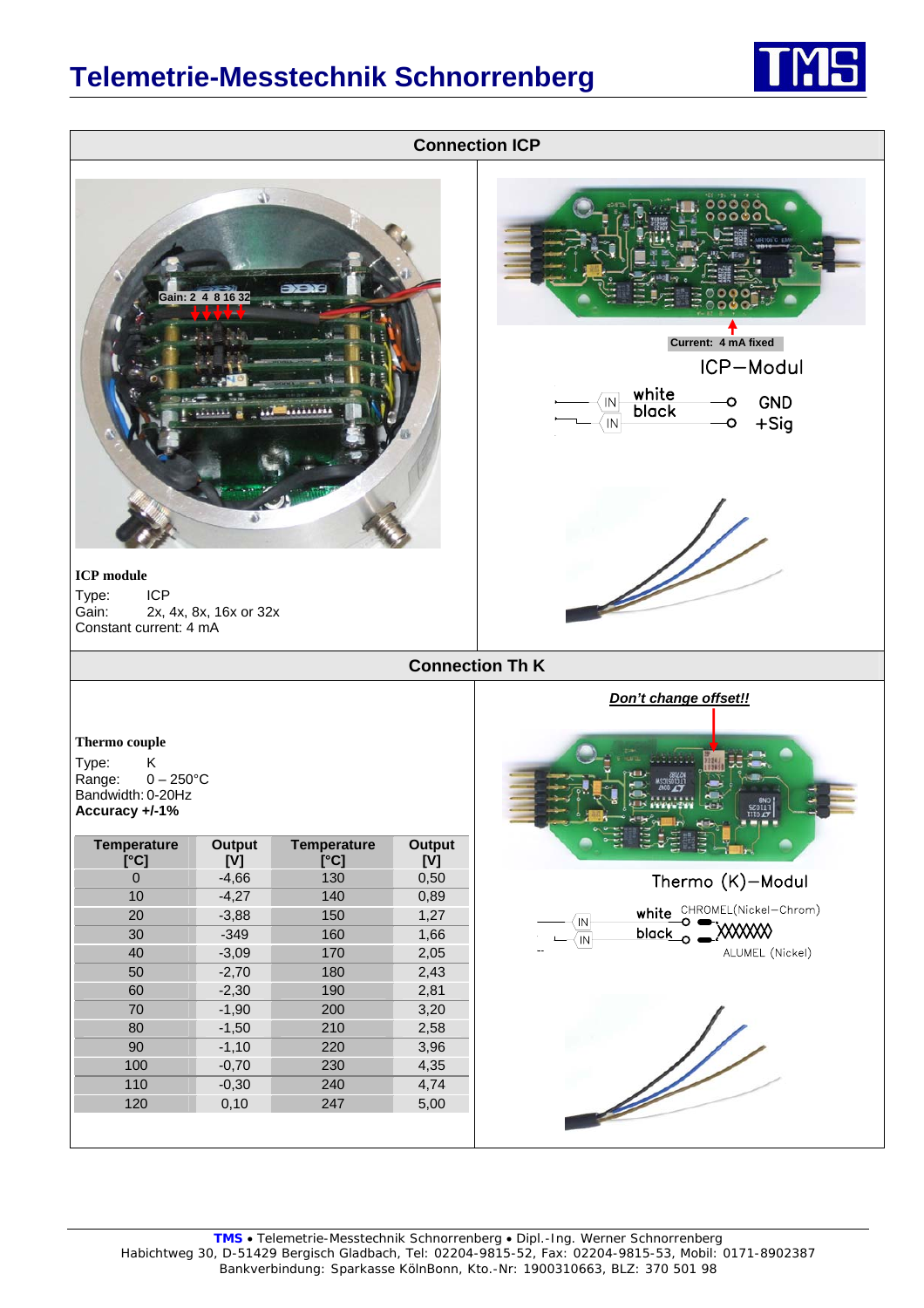

#### **Li Ion Re-Chargeable Battery with Charger Unit for CT4-Rotate**